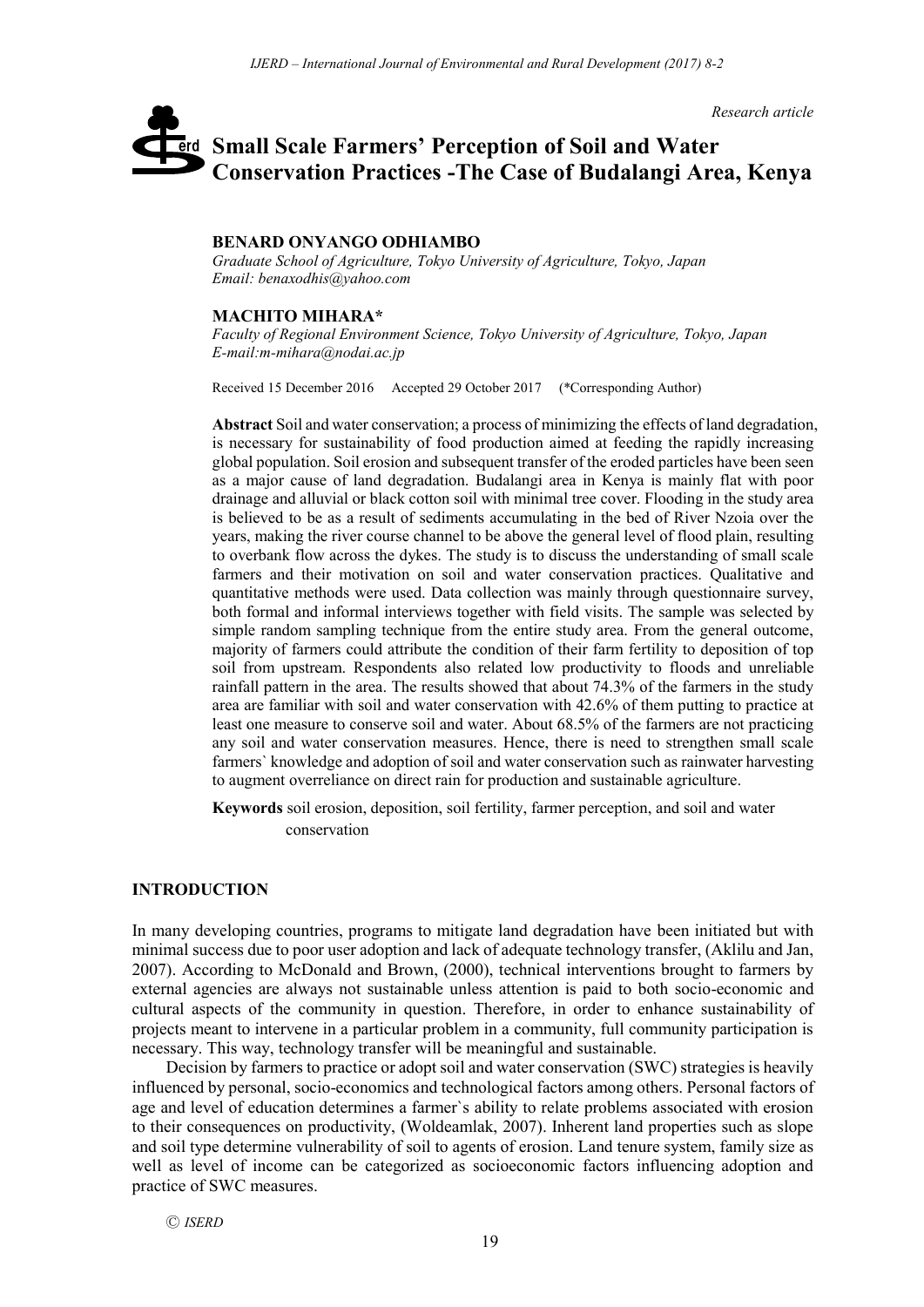Kessler, (2006) reported that in order to understand what motivates human beings to behave in a given way in relation to adoption process, there is need to put into consideration the logics behind the motivating factor which can either be self-driven through personal interests or externally driven by an expected reward or outcome. For SWC activities, self-motivation is important due to their long term nature of payback.

# **OBJECTIVE**

The objective of this study is to discuss the understanding of small scale farmers and their motivation on soil and water conservation practices in Budalangi area, Busia County, Kenya.

# **METHODOLOGY**

## **Study Area**

The study area lies between longitudes N 0° 7′ 0″ to N 0° 9′ 0″ and latitudes E 34° 1′ 30″ to E 34° 3′ 30″. The research was conducted within Budalangi area, Busia County, which forms part of the lower catchment of river Nzoia watershed. Budalangi area is mainly flat with poor drainage, alluvial or black cotton soils with minimal tree cover and thus vulnerable to floods, (Alfred, 2013). The area receives mean annual rainfall amount of about 600 mm. Despite this manageable rainfall amount, the area is prone to floods during rainy seasons and suffers severe water scarcity during other seasons. To address these extreme challenges of excess water and water scarcity, there was need to study the understanding of small scale farmers and their motivation on soil and water conservation practices.



**Fig. 1 Map showing location and slope of study area**

## **Methods Applied**

A total of 35 household representative farmers were randomly selected as the key informants for interviewing with the assistance of area extension officer. Randomization was to get a good representation of socio-economic characteristics of the target group. The data was collected in August 2016, which corresponded to land preparation period in the study area. Data collection was mainly through questionnaire survey, both formal and informal interviews together with field visits. The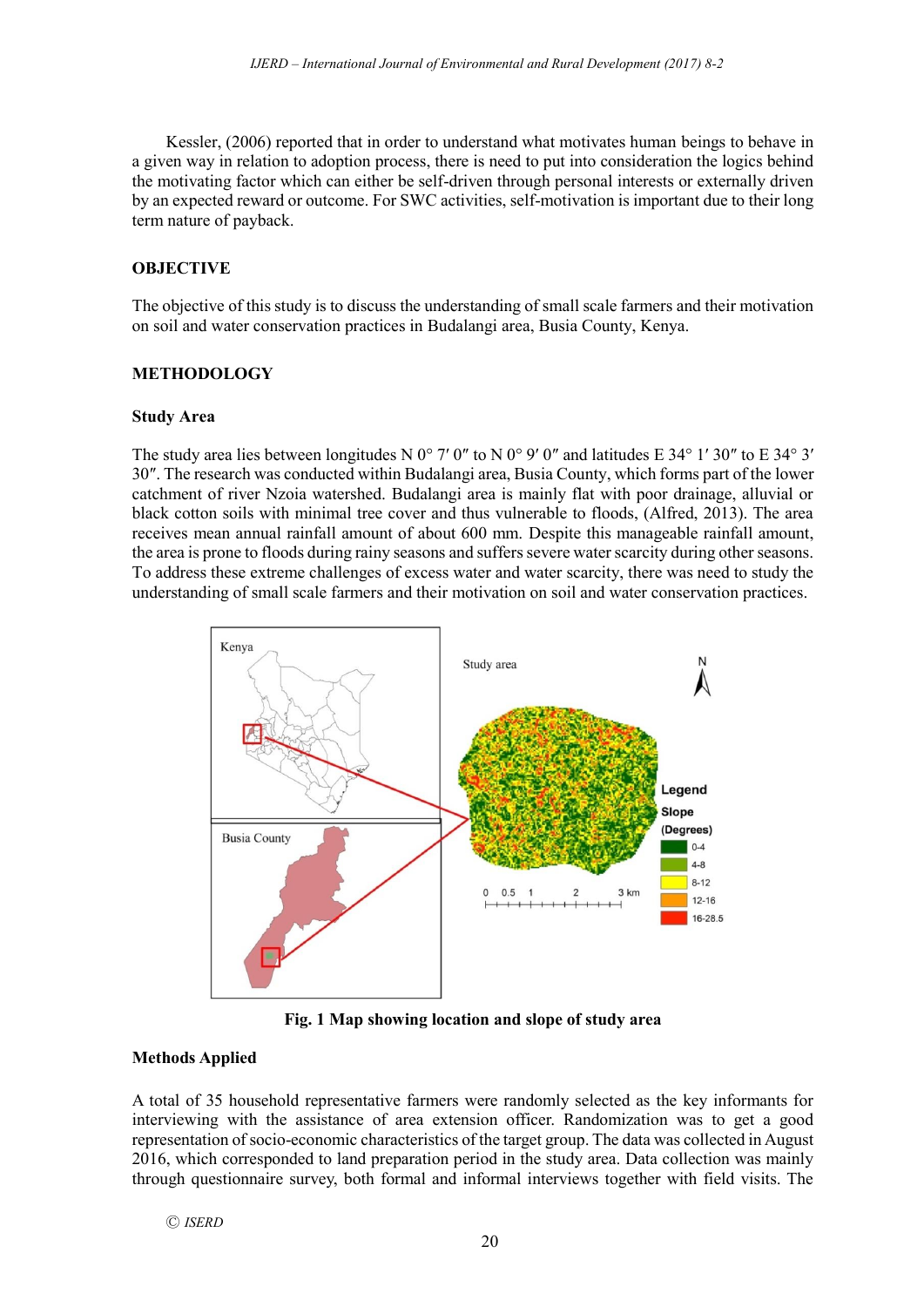questionnaire was designed consisting of both closed and open ended questions in order not to limit or restrict the response in a given way; this was meant to allow full expression among the respondents and the researchers to understand the respondents` perceptions relating to the mentioned issues.

Land tenure systems, past and present practices on the farms, yield per season, their understanding of soil fertility, erosion and conservation strategies were some of the issues included in the questionnaire. Questions relating to soil fertility changes, soil erosion perception and soil and water conservation strategies were open ended in structure to enable respondents to identify various visual indicators and give possible reasons for their observations.

Descriptive statistics especially tabulation and simple graphics were used to summarize the data. To determine the factors that influenced decline in agricultural production and influencing SWC practices, average ranking for each of the ranked causes was used to determine the most influential factors using the formula;

Average rank 
$$
P_a = \frac{X_1 P_1 + X_2 P_2 + X_3 P_3 + \dots + X_n P_n}{Total response count}
$$
 (1)

Where Xi is the response count for each choice and Pi is the ranked position.

| Category                                  | Related question                                              | Details                                                                                                   |  |  |
|-------------------------------------------|---------------------------------------------------------------|-----------------------------------------------------------------------------------------------------------|--|--|
| Basic information of<br>respondent        | General information                                           | Name, age, gender, level of<br>education, occupation                                                      |  |  |
| Topography                                | Farm position in relation to hillside                         | Location, slope                                                                                           |  |  |
| Security of tenure                        | Land tenure system                                            | Type of land ownership, previous<br>land use                                                              |  |  |
| Cultivated crops and<br>production levels | Type of crop, yield                                           | Maize, beans, potatoes, groundnuts,<br>cassava and millet                                                 |  |  |
| Land degradation                          | Soil erosion severity, soil and water<br>conservation measure | Level of damage and perceived<br>causes, knowledge of SWC<br>measures, adoption level of SWC<br>measures. |  |  |

# **Table 1 Contents of the questionnaire sheet**

## **RESULTS AND DISCUSSION**

### **Land Tenure System and Preparation**

Security of tenure is an important factor in determining whether a farmer is willing to practice soil and water conservation measures on their farmland, (Asrat et al., 2004). If the land belongs to the farmer and he/she is sure of using it for a long period of time, say, lifetime, the farmer has expectations of deriving benefits from the farm for a longer time and hence, he/she is most likely to invest in soil and water conservation measures on the farmland.

Unlike, when the farmer is not certain about the security of tenure, i.e. when the farm is leased or hired for a short period of time, the farmer may not be willing to invest in soil and water conservation measures.

| Land tenure system                          | Number of respondents in percentage $(\%)$ |
|---------------------------------------------|--------------------------------------------|
| Individually owned (inherited/given/bought) | 80.0                                       |
| Communally owned                            | 114                                        |
| Others (leased or hired)                    | 8.6                                        |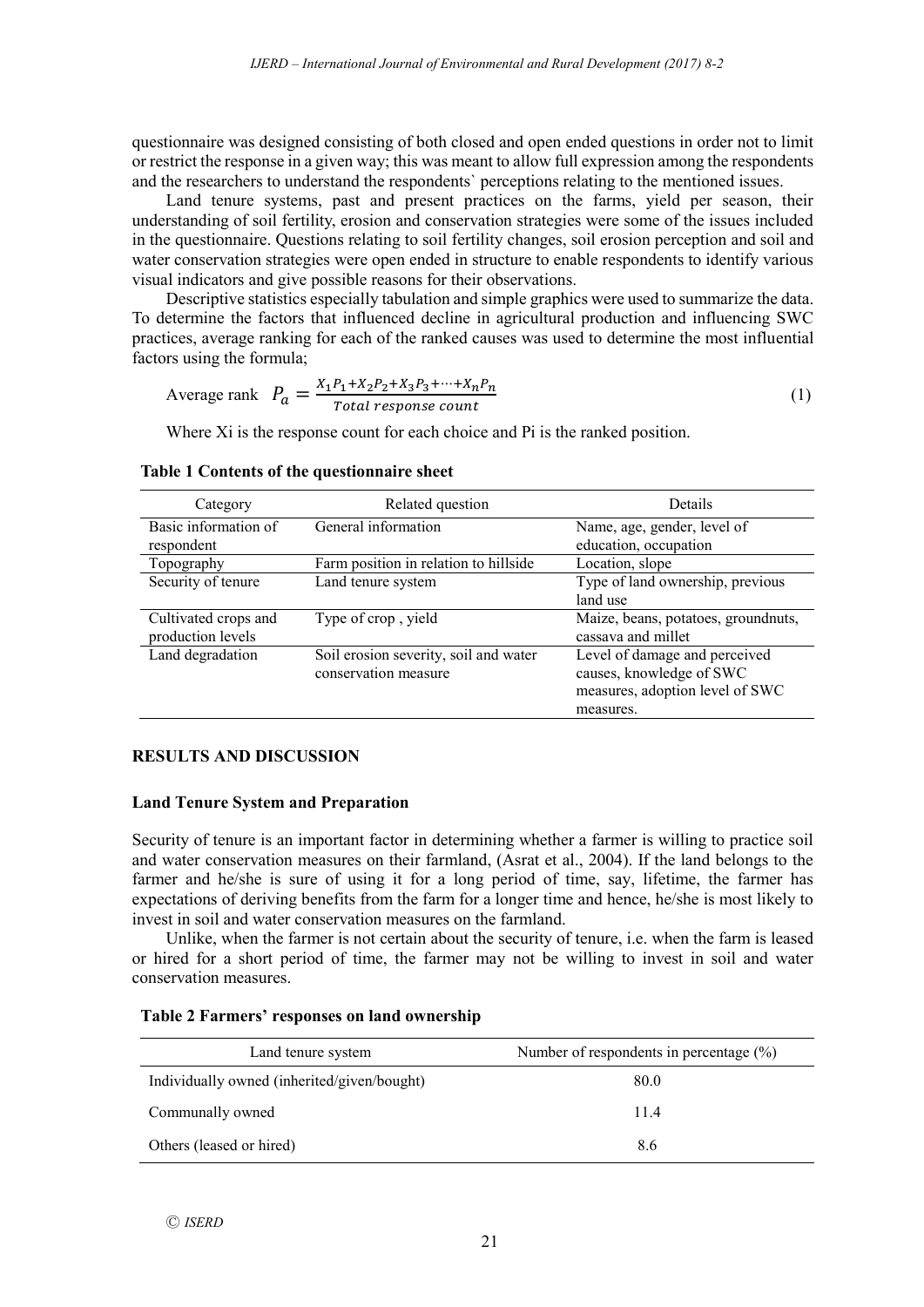From the results on Table 2, majority of respondents either owned their farms through buying or inherited from the family lineage. Minority leased or hired their farms for a short period of time. This could mean there is relatively a higher security in terms of land ownership among the farmers in the study area and hence, a positive willingness to adopt and practice soil and water conservation strategies. This finding is also in agreement with Desalew and Aklilu, 2017, who observed that among other factors, plot ownership type had a significant influence on farmer's perception on soil and water conservation.

## **Farm Fertility Status**

Proper soil and water conservation measures are important in maintaining and improving soil fertility. Deposition especially during heavy rains and flash floods from upstream was identified by the respondents as a possible cause of soil fertility in the area. Most farmers do not use either organic or inorganic fertilizer on their farms; probably due to deposition of top soil and other organic materials on some farms and high cost of farm inputs making it impossible for most small scale farmers to afford. As shown in Fig. 2, 40% of the farmers perceived deposition from upstream as a cause of their farm fertility status.

## **Farmers' Perception of Soil Erosion and its Severity**

The concept of soil erosion is not a new term among the farmers in the study area. Majority of the respondents were able to identify the effects of soil erosion with its magnitude.



Results on Fig. 3 shows 34.3% of the respondents considered soil erosion magnitude as being moderate with 17.1% and 8.6% mentioning severe and very severe respectively.

On the effect of erosion on soil fertility status, 48.6% confirmed it affected it negatively with 28.6% observing no relationship between erosion and soil fertility. This perception is in agreement with finding by Lal, 2003 that erosion has negative impacts on the environment as it reduces soil fertility of arable lands. The 22.8% observed positive effects of erosion; probably as a result of deposition from upstream.

## **Farmers Understanding of Causes of Decline in Production**

From the results, all respondents were able to identify a decline in level of production and recognized possible causes in order of rank from 1 to 6. Where; 1 represented the most likely cause of decline and 6 the least likely contributor to the decline.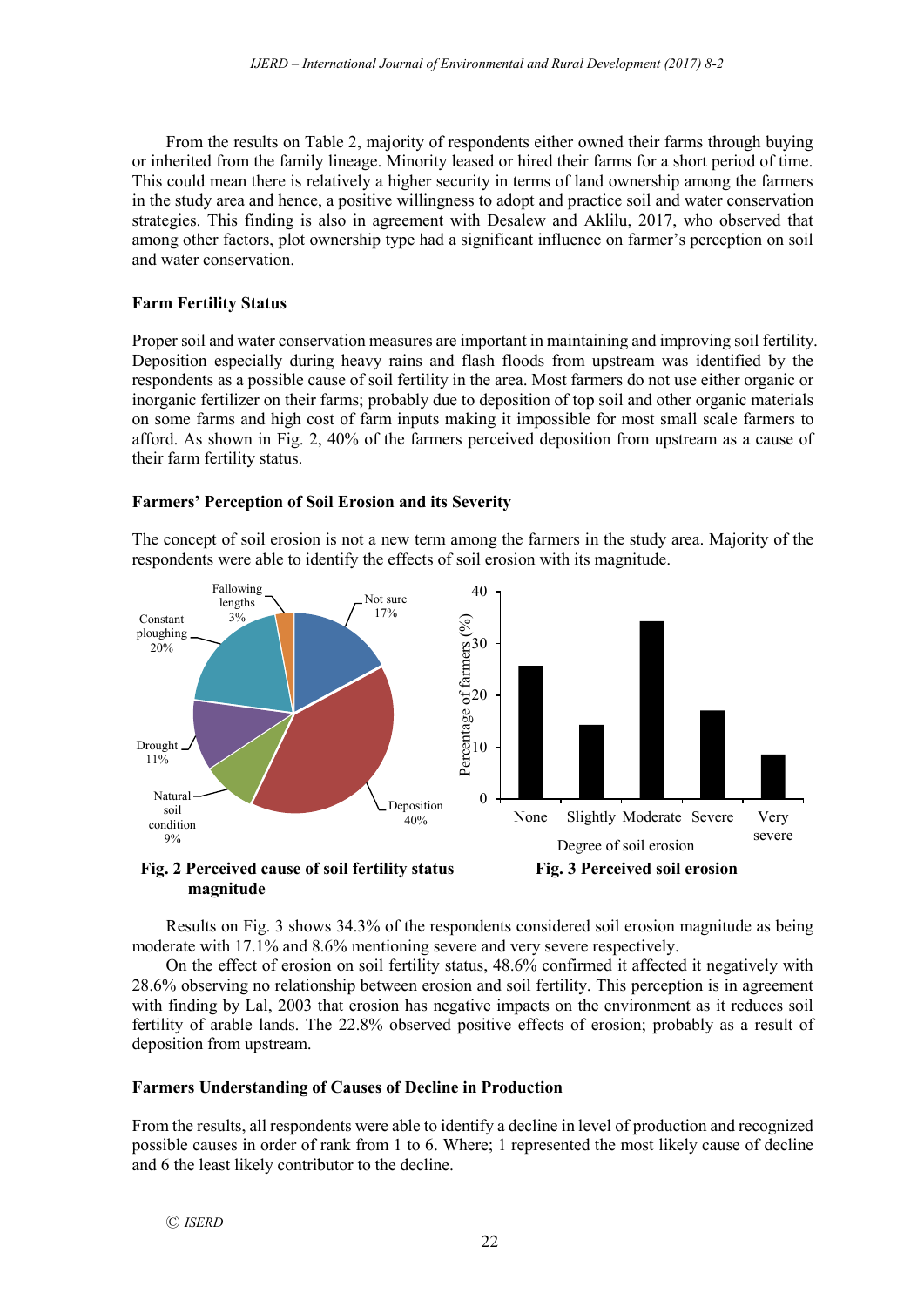As in Table 3; flooding, income levels and water scarcity were identified as the major causes of decline in agricultural production in the area as most of the respondents were ranking them from first to second as shown in their average rank. Thus, the perception of causes leading to decline in production is important in determining the possible levels of adoption of any conservation strategy to be recommended in addressing challenges facing crop production and sustainable agriculture wholesomely. According to Enyew et al., 2013, soil and water conservation leads to improved crop productivity. Their study focused mainly on terraced fields for teff, barley and maize production. Each field showed a significant increase in yield per hectare.

| Cause            | Rank by respondent $(\%)$ |      |                          |                              |      | Average rank |     |
|------------------|---------------------------|------|--------------------------|------------------------------|------|--------------|-----|
|                  | 1st                       | 2nd  | 3rd                      | 4th                          | 5th  | 6th          |     |
| Soil erosion     | 31.4                      | 28.6 | $\overline{\phantom{a}}$ | 5.7                          | 34.2 | -            | 2.8 |
| Water scarcity   | 54.2                      | 25.7 | 8.6                      | 5.7                          | 5.7  | -            | 1.8 |
| Flooding         | 68.6                      | 25.7 | 5.7                      | $\qquad \qquad \blacksquare$ |      | -            | 1.4 |
| Size of farmland | 25.7                      | 2.9  | 5.7                      | 22.9                         | 34.2 | 8.6          | 3.6 |
| Income levels    | 60.0                      | 22.9 | 17.1                     |                              |      | -            | 1.6 |
| Wild animals     | 28.6                      | 17.1 | 5.7                      | 20.1                         | 171  | 114          | 3.1 |

**Table 3 Crop production decline and prioritized causes**

#### **Soil and Water Conservation Strategies**

SWC measures are normally put in place to control surface runoff and harvest rainwater. From the survey, it showed that about 74.3% of the respondents were familiar with SWC measures with about 42.6% doing something towards SWC in their farms. As in Fig. 4, out of 42.6% respondents who were able to identify some problems of surface runoff and water ponding, 51.4% and 31.4% used trenches and waterways as conservation measures, respectively in an attempt to control water movement within their farms. Figure 5 shows some of the soil and water conservation practices within the study area.

Some farmers were unable to respond to whether they practice SWC measures on their farms or not. According to Kessler, (2006), farmers may decide not to adopt any SWC measure even after perceiving a given problem and have an idea on how to solve it. This is due to various constraints to adoption, ranging from personal factors to technological aspects. From the survey, flooding especially during heavy downpour and water scarcity during dry seasons was identified as top constraints to production.

Therefore, there is need to bridge these extremes through rainwater harvesting and storage during heavy rains for use in dry seasons. To attain this, a deeper understanding of factors influencing farmers' perception and willingness to adopt any sustainable SWC measures is important (Derajew et al., 2013).



 **Fig. 4 Adoption levels of each SWC measure**